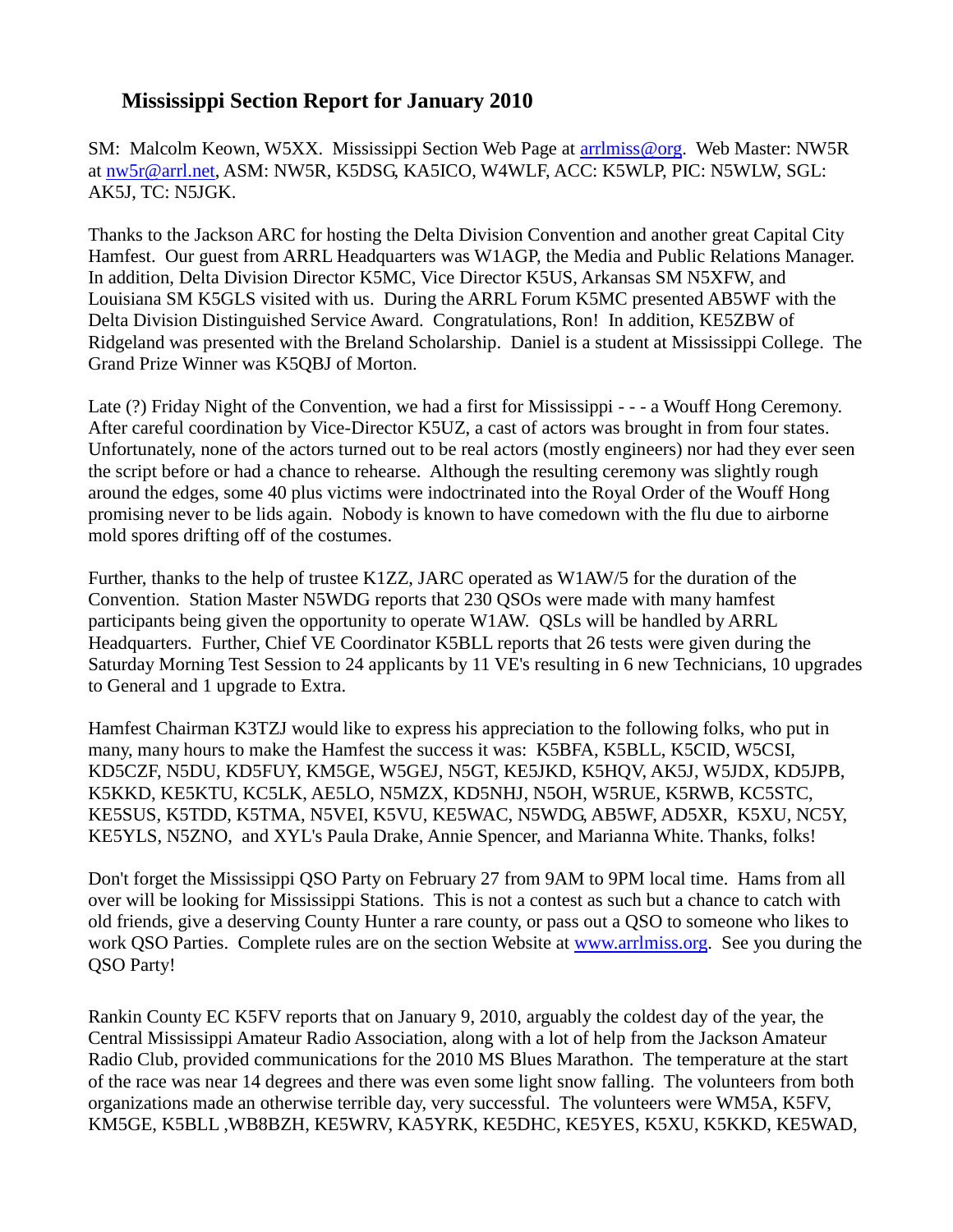and XYL Debra, K5CID, KD8BMA and XYL Ciciley, N5DU, NC5Y, KE5WAC, W5CSI, and KE5JKD. Many thanks to all who helped out!

From the netherlands below the AM Broadcast Band W5THT relays he has had his beacon on 6,225 hours and has made 154 QSO's when the beacon was off. Best DX is KL7, VE, and Europe. Look between 495 and 515 KHz for stations on CW, QRSS, PSK, WSPR, Jason, and an occasional Hellschriber weather report from WE2XGR/2.

EC KG6LJN notes that the Greene County ARES participated in the 'Greene County Preparedness Conference.' In addition to the ARES Group, there were displays set up by the Fire and Sheriff's Departments, the Greene County EMA, the Camp Shelby MP Detachment, and the Greene County Emergency Communications Team. Over 1,00 visitors viewed the displays.

K5YG reports that the Southern Mississippi Sidewinders on Two (SWOT) Net is meeting on 144.250 every Friday Night at 8 PM CST. Join them!

K5VXV notes that on line multimedia weather briefings are provided twice weekly by NWS-Jackson (Monday and Thursday) at [http://www.srh.noaa.gov/jan/?n=multimedia\\_briefing.](http://www.srh.noaa.gov/jan/?n=multimedia_briefing) Additional briefings are provided when severe weather impacts the forecast area.

EC AE5FE reports that the Lauderdale/Clarke ARES was requested to activate twice in January due to approaching severe weather. In both cases, the storm events had minimal impact on the Meridian area. Thanks to NCS KD5GWM, W5RB, and KA5PSG, the local ARES Emergency Net was activated a total of 36 hours for the two storm events.

Welcome to new Mississippi hams: KF5ELK, Robert – Long Beach; KF5ELL, Kenyon – Ocean Springs; KF5ENZ, Stephen – Petal; KF5EOA, Robert – Petal; KF5EOF, John – Dennis; KF5EOM, Eddie – Grenada; KF5EON, Jessie – Pope; KF5EOO, Cindy – Tillatoba; KF5EOP, Lisa – Grenada; KF5EOQ, Pam – Grenada; KF5EOW, Samuel – Houston; KF5EQC, Jacob – Olive Branch; KF5EQD, Matthew – Olive Branch; KF5EQE, Paul – Byhalia; and AE5PK, Charles – Saltillo (who took all three exams in one sitting and made a 100 on all three!). Thanks to all of the instructors and VE Teams that keep new hams coming into the ranks!

Also welcome to new ARRL Members: WA5BBC – Bay St. Louis; NG5D – Carriere; KB5EDO – Tishomingo; KF5EEK – Leakesville; KF5ELK – Long Beach; K5EME – Hattiesburg; N5IMP – Walls; K5MBI – Oxford; KF5EHJ – Jackson; AE5PK – Saltillo; KE5RJX – Brooklyn; KD5UBE – Jackson; WB5UME – Guntown; KE5WAD – Pearl; and N5ZNL – Jackson. ARRL Membership in Mississippi is now 1,064 (a record). Of the 71 ARRL Sections, Mississippi had the 5 th highest growth rate in 2009! Keep working!

And last, but not least, welcome to W5DYC as EC for Simpson/Smith Counties, N5DTW as Assistant EC for Simpson/Smith Counties, and to KE5WAD as OES in Rankin County.

Congratulations to the following on their upgrades: KF5ADJ, Alex – Olive Branch; KF5APO – Mantachie; KF5BLQ – Hattiesburg; KB5EKW – Beaumont; KF5ENO – Picayune; WB5UME – Guntown; and KD5WIJ – Sallis.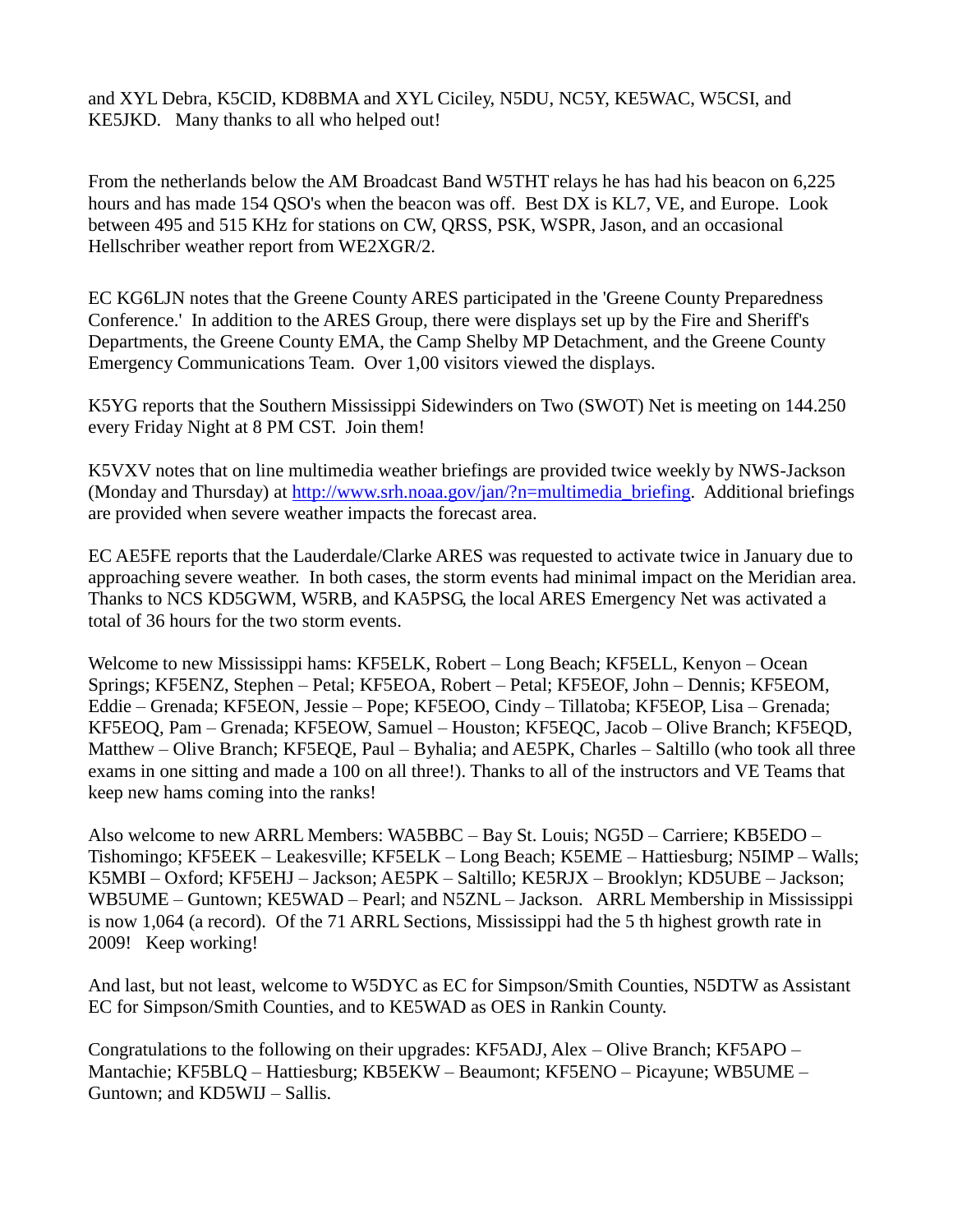Also congratulations to the new officers of the Pearl River ARC: KE5WJL, President; KB7PGT, VP; and KE5ELS, Treasurer.

DEC/EC Monthly Reports: WB5CON (NE MS/Alcorn), WB5GUD (Newton), AE5FE (Lauderdale/Clarke), K5FV (Rankin), KG6LJN (Greene), K5MOZ (Jackson), and WX5N (Prentiss and Tishomingo).

EC Annual Report: WB5CON (Alcorn), AE5FE (Lauderdale/Clarke), K5FV (Rankin), WB5GUD (Newton), AD5IT (Grenada), KE5KTU (Hinds), KG6LJN (Greene), KE5MIS (Yalobusha), W5MPC (Lafayette), WX5N (Prentiss/Tishomingo), KB5NMB (Itawamba), KD5VMV (DeSoto), KE5WJN (Pearl River), KB5ZEA (Attala), and KB0ZTX (Marshall).

SET Report: AE5FE (Lauderdale/Clark), AD5IT (Grenada), KE5KTU (Hinds), KE5MIS (Yalobusha), WX5N (Prentiss/Tishomingo), and W5XX (MS ARES EM Net).

Club Newsletter/Reports: Hattiesburg ARC (AC5E), Meridian ARC (W5MAV), Northeast Mississippi ARA (KB5NMB), Pearl River ARC (N5WLW), and the Vicksburg ARC (W5WAF).

Regret to report the passing of Lee, N5FP, of Fulton. Lee (formerly AD5IS) was MSPN Manager for several years, and Manager of the Delta ARES Emergency Net during Katrina and several other hurricanes, as well as being a great friend to all. RIP OM. Flowers were sent by the MSPN Flower Chairman KB5YEE.

Net reports: sessions/QNI/QTC (Net Manager)

MSPN 31/3272/22 (K5NRK)

Magnolia Section Net 31/857/9 (K5DSG)

MTN/OZK 29/162/25 (K4VIZ)

Jackson Co ARES Net 31/588/5 (K4GSG)

MS Slow Net 21/39/0 (W3TWD)

MS Baptist Hams Net 5/38/0 (WF5F)

Southern MS Friendship Net 21/205/0 (WB5OHN)

Meridian Area EN 6/65/0 (AE5FE)

Southern MS SWOT 5/73/0 (K5YG) (Sidewinders on Two)

Hattiesburg AEN 5/126/1 (K5MIQ)

UMARC Net 5/39/0 (K5LMB)

Miss/Lou Em Net 5/25/0 (K5NRK)